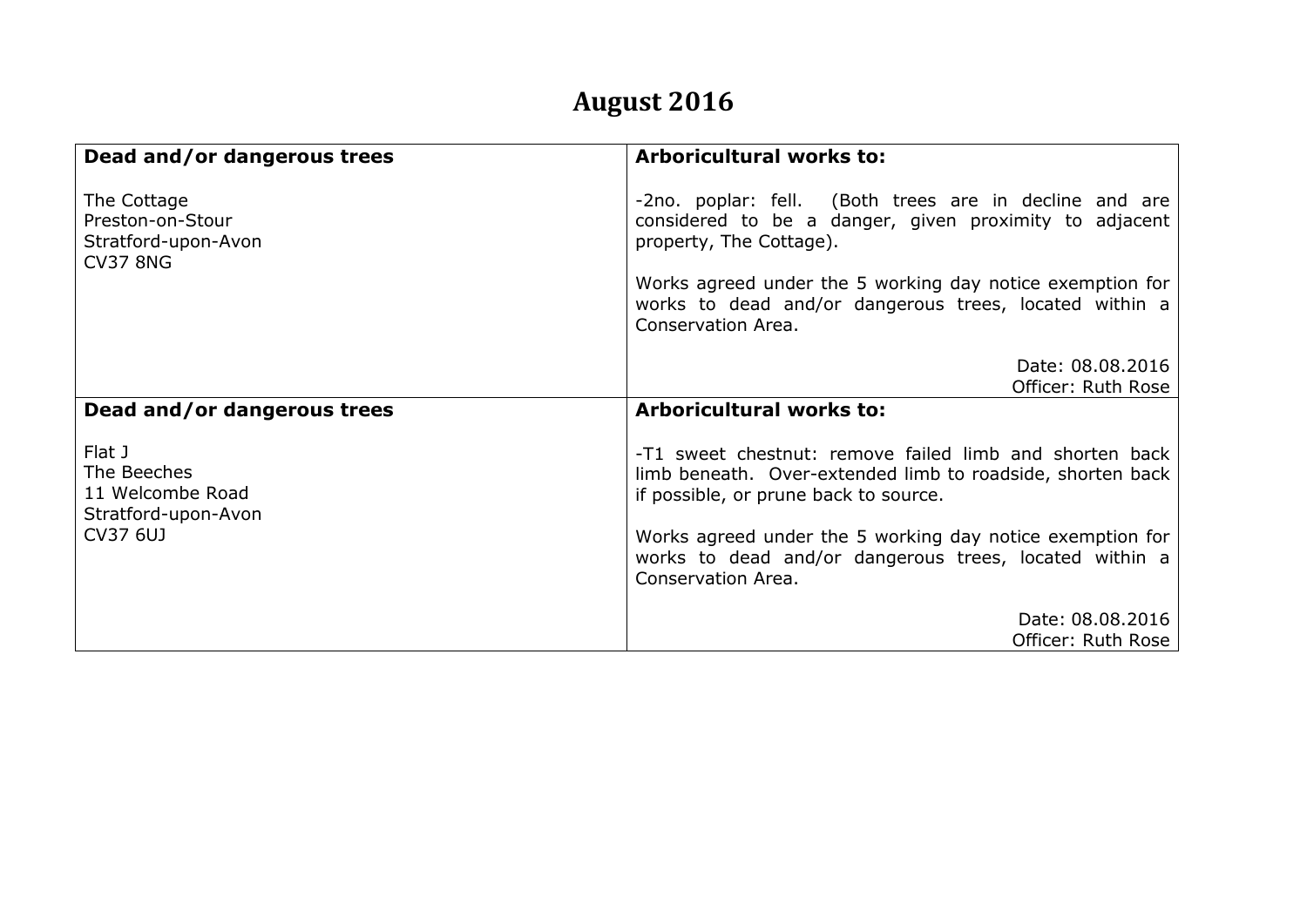| Dead and/or dangerous trees                                                                      | <b>Arboricultural works to:</b>                                                                                                                                                                                                                            |
|--------------------------------------------------------------------------------------------------|------------------------------------------------------------------------------------------------------------------------------------------------------------------------------------------------------------------------------------------------------------|
| <b>Charlecote Park</b><br>Charlecote<br>Warwick<br><b>CV35 9ER</b>                               | -T509 horse chestnut: fell. (Recently failed in high winds,<br>internal decay and poor structural condition).<br>Works agreed under the 5 working day notice exemption for<br>works to dead and/or dangerous trees, located within a<br>Conservation Area. |
|                                                                                                  | Date: 09.08.2016<br>Officer: Ruth Rose                                                                                                                                                                                                                     |
| Dead and/or dangerous trees                                                                      | <b>Arboricultural works to:</b>                                                                                                                                                                                                                            |
| The Old Rectory<br><b>Church Street</b><br>Fenny Compton<br>Southam<br><b>CV47 2YE</b>           | -T1 horse chestnut: fell (storm damaged- remaining section<br>of stem to be felled).<br>Works agreed under the 5 working day notice exemption for<br>works to dead and/or dangerous trees, located within a<br>Conservation Area.<br>Date: 09.08.2016      |
|                                                                                                  | Officer: Ruth Rose                                                                                                                                                                                                                                         |
| Dead and/or dangerous trees                                                                      | <b>Arboricultural works to:</b>                                                                                                                                                                                                                            |
| Scuttlebrook Cottage<br><b>High Street</b><br><b>Lower Brailes</b><br>Banbury<br><b>OX15 5HS</b> | -T1 cypress: fell (dead).<br>Works agreed under the 5 working day notice exemption for<br>works to dead and/or dangerous trees, located within a<br>Conservation Area.                                                                                     |
|                                                                                                  | Date: 09.08.2016<br>Officer: Ruth Rose                                                                                                                                                                                                                     |